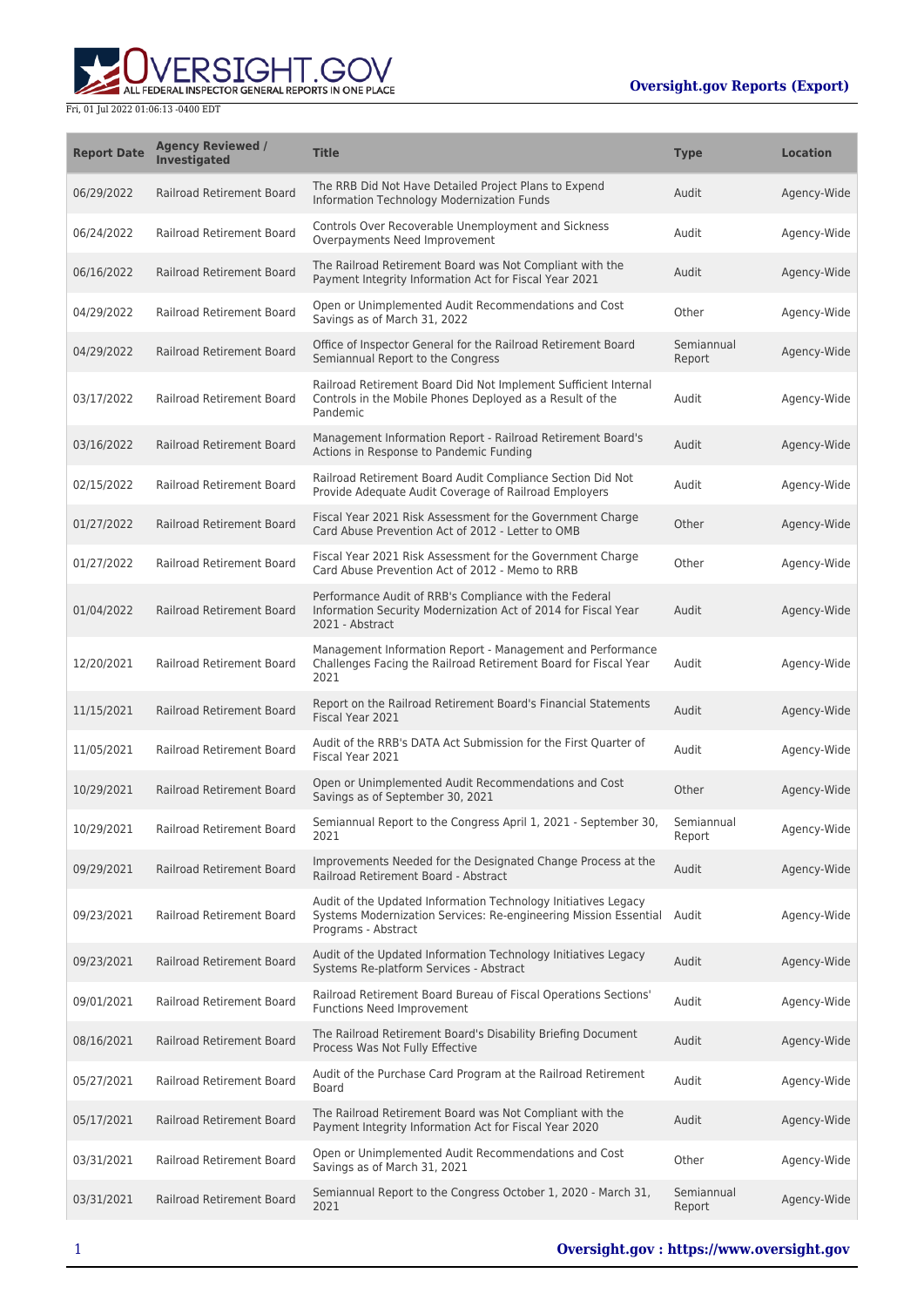## **Oversight.gov Reports (Export)**



| <b>Report Date</b> | <b>Agency Reviewed /</b><br>Investigated | <b>Title</b>                                                                                                                                                | <b>Type</b>                         | <b>Location</b> |
|--------------------|------------------------------------------|-------------------------------------------------------------------------------------------------------------------------------------------------------------|-------------------------------------|-----------------|
| 03/26/2021         | Railroad Retirement Board                | Management Information Report - Interim Review of Railroad<br>Retirement Board CARES Act Benefit Payments During the<br>Pandemic                            | Audit                               | Agency-Wide     |
| 01/28/2021         | Railroad Retirement Board                | Fiscal Year 2020 Risk Assessment for the Government Charge<br>Card Abuse Prevention Act of 2012 - Letter to OMB                                             | Other                               | Agency-Wide     |
| 01/28/2021         | Railroad Retirement Board                | Fiscal Year 2020 Risk Assessment for the Government Charge<br>Card Abuse Prevention Act of 2012                                                             | Other                               | Agency-Wide     |
| 01/14/2021         | <b>Railroad Retirement Board</b>         | Performance Audit of RRB's Compliance with the Federal<br>Information Security Modernization Act of 2014 for Fiscal Year<br>2020 - Abstract                 | Audit                               | Agency-Wide     |
| 12/03/2020         | Railroad Retirement Board                | Management Information Report - Management and Performance<br>Challenges Facing the Railroad Retirement Board for Fiscal Year<br>2020                       | Audit                               | Agency-Wide     |
| 11/16/2020         | Railroad Retirement Board                | Report on the Railroad Retirement Board's Financial Statements<br>Fiscal Year 2020                                                                          | Audit                               | Agency-Wide     |
| 10/29/2020         | <b>Railroad Retirement Board</b>         | Open or Unimplemented Audit Recommendations and Cost<br>Savings As of September 30, 2020                                                                    | Other                               | Agency-Wide     |
| 10/29/2020         | <b>Railroad Retirement Board</b>         | Semiannual Report to the Congress April 1, 2020 - September 30,<br>2020                                                                                     | Semiannual<br>Report                | Agency-Wide     |
| 09/28/2020         | <b>Railroad Retirement Board</b>         | Management Information Report - Interim Report Regarding<br><b>CARES Act Expenditures and Controls</b>                                                      | Audit                               | Agency-Wide     |
| 06/04/2020         | Railroad Retirement Board                | Controls Over Medicare Premium Penalties and Refunds Can Be<br>Improved                                                                                     | Audit                               | Agency-Wide     |
| 05/15/2020         | Railroad Retirement Board                | Railroad Retirement Board's Office of Inspector General<br>Coronavirus, Aid, Relief, and Economic Security Act Oversight Plan                               | Other                               | Agency-Wide     |
| 05/12/2020         | Railroad Retirement Board                | Audit of Railroad Retirement Board's Compliance with Improper<br>Payments Reporting in the Fiscal Year 2019 Performance and<br><b>Accountability Report</b> | Audit                               | Agency-Wide     |
| 04/24/2020         | Railroad Retirement Board                | Railroad Retirement Board's Telework Program Needs<br>Improvement                                                                                           | Audit                               | Agency-Wide     |
| 03/31/2020         | Railroad Retirement Board                | Open or Unimplemented Audit Recommendations and Cost<br>Savings as of March 31, 2020                                                                        | Other                               | Agency-Wide     |
| 03/31/2020         | Railroad Retirement Board                | Semiannual Report to the Congress October 1, 2019 - March 31,<br>2020                                                                                       | Semiannual<br>Report                | Agency-Wide     |
| 01/28/2020         | Railroad Retirement Board                | Fiscal Year 2019 Risk Assessment for the Government Charge<br>Card Abuse Prevention Act of 2012                                                             | Other                               | Agency-Wide     |
| 12/18/2019         | <b>Railroad Retirement Board</b>         | Performance Audit of RRB's Compliance with the Federal<br>Information Security Modernization Act of 2014 for Fiscal Year<br>2019 - Abstract                 | Audit                               | Agency-Wide     |
| 11/21/2019         | Railroad Retirement Board                | Management Information Report - Management and Performance<br>Challenges Facing the Railroad Retirement Board                                               | <b>Top Management</b><br>Challenges | Agency-Wide     |
| 11/15/2019         | Railroad Retirement Board                | Report on the Railroad Retirement Board's Financial Statements                                                                                              | Audit                               | Agency-Wide     |
| 11/06/2019         | Railroad Retirement Board                | Audit of Railroad Retirement Board's Digital Accountability and<br>Transparency Act of 2014 Submission for First Quarter of Fiscal<br><b>Year 2019</b>      | Audit                               | Agency-Wide     |
| 10/31/2019         | Railroad Retirement Board                | Open or Unimplemented Audit Recommendations and Cost<br>Savings as of September 30, 2019                                                                    | Other                               | Agency-Wide     |
| 10/31/2019         | Railroad Retirement Board                | Semiannual Report To The Congress April 1, 2019 - September<br>30, 2019                                                                                     | Semiannual<br>Report                | Agency-Wide     |
| 09/27/2019         | Railroad Retirement Board                | The Railroad Retirement Board Disability Programs Do Not<br>Effectively Consider Fraud Risk Indicators in the Disability<br><b>Decision Process</b>         | Audit                               | Agency-Wide     |
| 09/27/2019         | Railroad Retirement Board                | The Use of Medical Experts During Disability Determinations at<br>the Railroad Retirement Board Can Be Improved                                             | Audit                               | Agency-Wide     |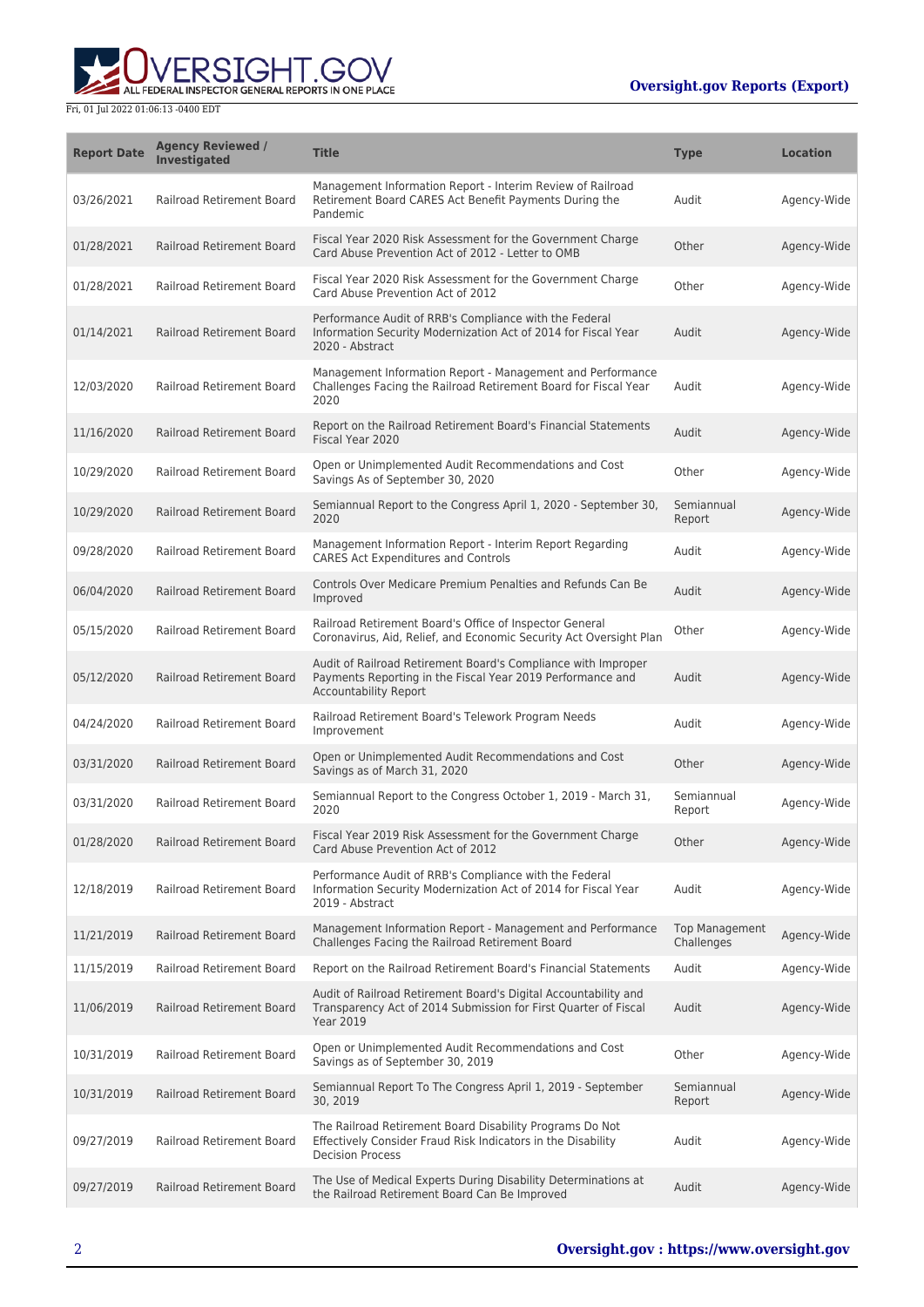

| <b>Report Date</b> | <b>Agency Reviewed /</b><br>Investigated | <b>Title</b>                                                                                                                                                                                                  | <b>Type</b>                         | <b>Location</b> |
|--------------------|------------------------------------------|---------------------------------------------------------------------------------------------------------------------------------------------------------------------------------------------------------------|-------------------------------------|-----------------|
| 09/27/2019         | Railroad Retirement Board                | The Implementaton of the Disability Program Improvement Plan<br>at the Railroad Retirement Board Did Not Result in a Fully<br>Established Fraud Risk Assessment Process                                       | Audit                               | Agency-Wide     |
| 09/27/2019         | Railroad Retirement Board                | The Acquisition Management Function at the Railroad Retirement<br>Board Was Not Fully Adequate or Effective                                                                                                   | Audit                               | Agency-Wide     |
| 09/27/2019         | Railroad Retirement Board                | Internal Control Weaknesses Noted in the Preparation of the<br>Railroad Retirement Board's Statements of Changes in Cash and<br>Investments Balances Could Affect the Reliability of the<br><b>Statements</b> | Audit                               | Agency-Wide     |
| 09/26/2019         | <b>Railroad Retirement Board</b>         | The Legacy Systems Modernization Initiatives at the Railroad<br>Retirement Board are Progressing Effectively - Abstract                                                                                       | Audit                               | Agency-Wide     |
| 09/26/2019         | Railroad Retirement Board                | The Mainframe Applications Re-platform Initiative at the Railroad<br>Retirement Board is Progressing in Accordance with Established<br>Project Goals - Abstract                                               | Audit                               | Agency-Wide     |
| 08/05/2019         | Railroad Retirement Board                | Railroad Medicare Controls Over Evaluation and Management<br>Services Were Not Fully Adequate - Abstract                                                                                                      | Audit                               | Agency-Wide     |
| 05/30/2019         | Railroad Retirement Board                | Audit of Railroad Retirement Board's Compliance with Improper<br>Payments Elimination and Recovery Act in Fiscal Year 2018<br>Performance and Accountability Report                                           | Audit                               | Agency-Wide     |
| 05/16/2019         | Railroad Retirement Board                | Improvements Needed for the Unapplied Cash Process at the<br><b>Railroad Retirement Board</b>                                                                                                                 | Audit                               | Agency-Wide     |
| 05/14/2019         | <b>Railroad Retirement Board</b>         | Selected General Information System Controls at the Railroad<br>Retirement Board Were Not Always Adequate                                                                                                     | Audit                               | Agency-Wide     |
| 04/30/2019         | Railroad Retirement Board                | Open or Unimplemented Audit Recommendations and Cost<br>Savings as of March 31, 2019                                                                                                                          | Other                               | Agency-Wide     |
| 04/30/2019         | Railroad Retirement Board                | Semiannual Report to the Congress October 1, 2018 - March 31,<br>2019                                                                                                                                         | Semiannual<br>Report                | Agency-Wide     |
| 04/23/2019         | Railroad Retirement Board                | Railroad Retirement Board Write-off and Waiver Processes were<br>not Fully Efficient, Effective, or Adequate                                                                                                  | Audit                               | Agency-Wide     |
| 02/20/2019         | Railroad Retirement Board                | Fiscal Year 2018 Financial Statement Audit Letter to Management                                                                                                                                               | Audit                               | Agency-Wide     |
| 01/23/2019         | Railroad Retirement Board                | Fiscal Year 2018 Risk Assessment for the Government Charge<br>Card Abuse Prevention Act of 2012                                                                                                               | Other                               | Agency-Wide     |
| 12/19/2018         | Railroad Retirement Board                | Limited Oversight of the National Railroad Retirement Investment<br>Trust Puts Railroad Retirement Assets at Risk                                                                                             | Review                              | Agency-Wide     |
| 12/19/2018         | Railroad Retirement Board                | Performance Audit of RRB's Compliance with the Federal<br>Information Security Modernization Act of 2014 Fiscal Year 2018                                                                                     | Audit                               | Agency-Wide     |
| 11/29/2018         | Railroad Retirement Board                | Management Information Report: Management and Performance<br>Challenges Facing the Railroad Retirement Board                                                                                                  | <b>Top Management</b><br>Challenges | Agency-Wide     |
| 11/15/2018         | Railroad Retirement Board                | Report on the Railroad Retirement Board's Financial Statements                                                                                                                                                | Audit                               | Agency-Wide     |
| 10/31/2018         | Railroad Retirement Board                | Open or Unimplemented Audit Recommendations and Cost<br>Savings as of September 30, 2018                                                                                                                      | Other                               | Agency-Wide     |
| 10/31/2018         | Railroad Retirement Board                | Semiannual Report to the Congress April 1, 2018 - September 30,<br>2018                                                                                                                                       | Semiannual<br>Report                | Agency-Wide     |
| 07/09/2018         | Railroad Retirement Board                | Enterprise Risk Management Process At The Railroad Retirement<br>Board Was Not Fully Effective                                                                                                                | Audit                               | Agency-Wide     |
| 06/05/2018         | Railroad Retirement Board                | Fiscal Year 2017 Audit of Information Security at the Railroad<br><b>Retirement Board</b>                                                                                                                     | Audit                               | Agency-Wide     |
| 05/09/2018         | Railroad Retirement Board                | Audit of the Railroad Retirement Board's Compliance with<br>Improper Payments Elimination and Recovery Act of 2010 in<br>Fiscal Year 2017 Performance and Accoutability Report                                | Audit                               | Agency-Wide     |
| 04/30/2018         | Railroad Retirement Board                | Open or Unimplemented Audit Recommendations and Cost<br>Savings as of March 31, 2018                                                                                                                          | Other                               | Agency-Wide     |
| 04/30/2018         | Railroad Retirement Board                | Semiannual Report to the Congress October 1, 2017 - March 31,<br>2018                                                                                                                                         | Semiannual<br>Report                | Agency-Wide     |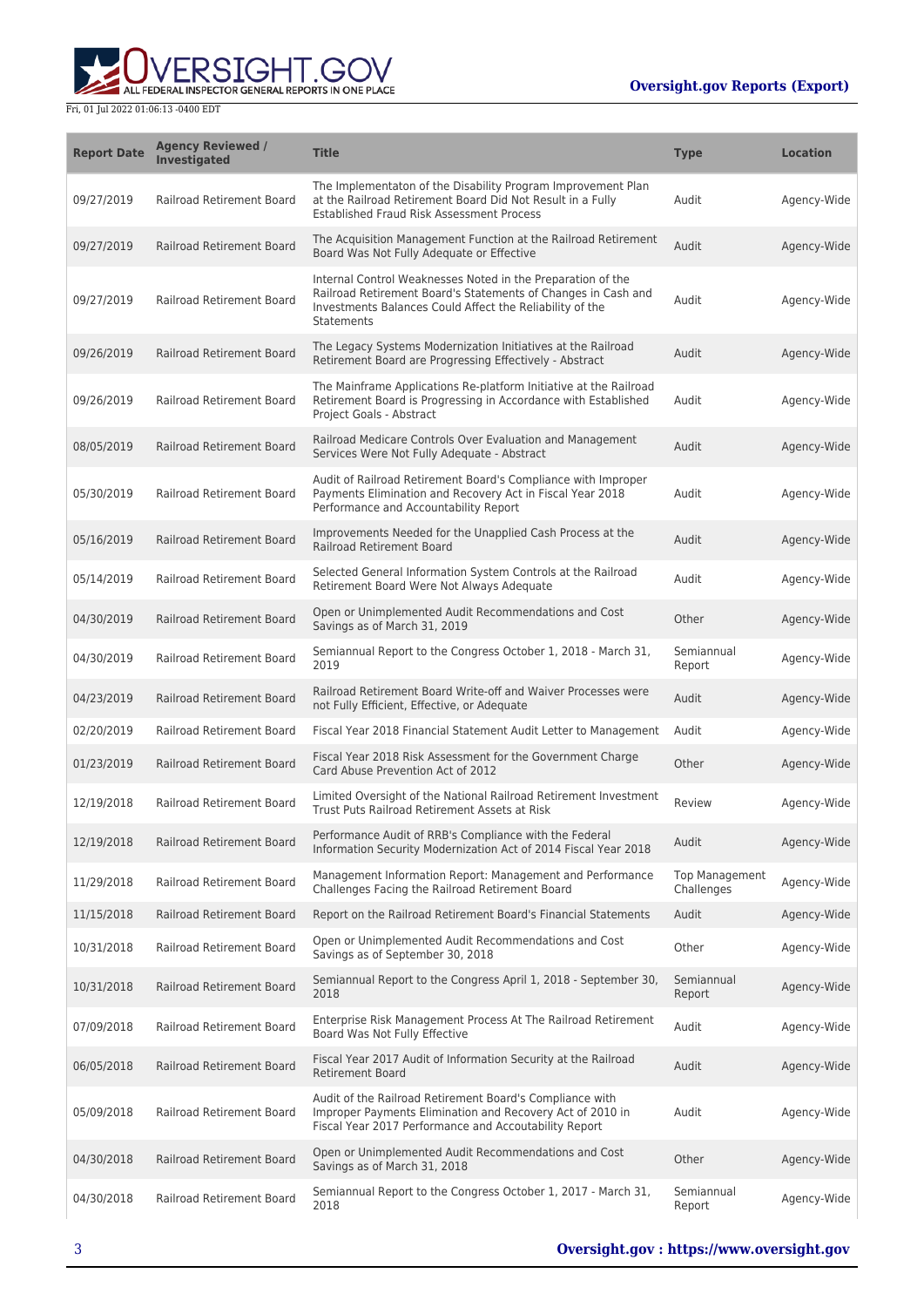## **WERSIGHT.GOV**

| <b>Report Date</b> | <b>Agency Reviewed /</b><br><b>Investigated</b> | <b>Title</b>                                                                                                                                                                            | <b>Type</b>                         | <b>Location</b> |
|--------------------|-------------------------------------------------|-----------------------------------------------------------------------------------------------------------------------------------------------------------------------------------------|-------------------------------------|-----------------|
| 02/08/2018         | Railroad Retirement Board                       | Fiscal Year 2017 Financial Statement Audit Letter to Management                                                                                                                         | Audit                               | Agency-Wide     |
| 01/26/2018         | Railroad Retirement Board                       | Fiscal Year 2017 Risk Assessment for the Government Charge<br>Card Abuse Prevention Act of 2012                                                                                         | Other                               | Agency-Wide     |
| 12/11/2017         | Railroad Retirement Board                       | Management Information Report - Management and Performance<br>Challenges Facing the Railroad Retirement Board                                                                           | <b>Top Management</b><br>Challenges | Agency-Wide     |
| 11/15/2017         | Railroad Retirement Board                       | Report on the Railroad Retirement Board's Financial Statements                                                                                                                          | Audit                               | Agency-Wide     |
| 11/08/2017         | Railroad Retirement Board                       | Railroad Retirement Board's Initial DATA Act Submission, While<br>Timely, Was Not Complete or Accurate                                                                                  | Audit                               | Agency-Wide     |
| 10/31/2017         | Railroad Retirement Board                       | Open or Unimplemented Audit Recommendations and Cost<br>Savings as of September 30, 2017                                                                                                | Other                               | Agency-Wide     |
| 10/31/2017         | Railroad Retirement Board                       | Semiannual Report to the Congress April 1, 2017 - September 30,<br>2017                                                                                                                 | Semiannual<br>Report                | Agency-Wide     |
| 09/28/2017         | Railroad Retirement Board                       | Railroad Retirement Board Must Take Further Action to be<br>Compliant with Federal Records Management Directives                                                                        | Audit                               | Agency-Wide     |
| 08/01/2017         | Railroad Retirement Board                       | Improvements Needed for the Program Evaluation Process at the<br><b>Railroad Retirement Board</b>                                                                                       | Audit                               | Agency-Wide     |
| 06/16/2017         | Railroad Retirement Board                       | Fiscal Year 2016 Audit of Information Security at the Railroad<br><b>Retirement Board</b>                                                                                               | Audit                               | Agency-Wide     |
| 05/12/2017         | Railroad Retirement Board                       | Audit of the Railroad Retirement Board's Compliance with the<br>Improper Payments Elimination and Recovery Act of 2010 in the<br>Fiscal Year 2016 Performance and Accountability Report | Audit                               | Agency-Wide     |
| 04/28/2017         | Railroad Retirement Board                       | Open or Unimplemented Audit Recommendations and Cost<br>Savings as of March 31, 2017                                                                                                    | Other                               | Agency-Wide     |
| 04/28/2017         | Railroad Retirement Board                       | Semiannual Report to the Congress October 1, 2016 - March 31,<br>2017                                                                                                                   | Semiannual<br>Report                | Agency-Wide     |
| 04/11/2017         | Railroad Retirement Board                       | Railroad Retirement Board Did Not Always Comply with the<br><b>Federal Travel Regulation</b>                                                                                            | Audit                               | Agency-Wide     |
| 02/16/2017         | Railroad Retirement Board                       | Fiscal Year 2016 Financial Statement Audit Letter to Management                                                                                                                         | Audit                               | Agency-Wide     |
| 12/01/2016         | Railroad Retirement Board                       | Management Information Report - Management and Performance<br>Challenges Facing the Railroad Retirement Board                                                                           | <b>Top Management</b><br>Challenges | Agency-Wide     |
| 11/15/2016         | <b>Railroad Retirement Board</b>                | Audit of the Railroad Retirement Board's Fiscal Year 2016<br><b>Financial Statements</b>                                                                                                | Audit                               | Agency-Wide     |
| 10/31/2016         | Railroad Retirement Board                       | Semiannual Report to the Congress April 1, 2016 - September 30<br>2016                                                                                                                  | Semiannual<br>Report                | Agency-Wide     |
| 10/04/2016         | Railroad Retirement Board                       | Digital Accountability and Transparency Act of 2014 Readiness<br>Assessment for the Railroad Retirement Board                                                                           | Other                               | Agency-Wide     |
| 08/22/2016         | Railroad Retirement Board                       | Railroad Retirement Board Did Not Calculate Reimbursed<br>Medicare Costs in Accordance With Federal Requirements                                                                        | Audit                               | Agency-Wide     |
| 08/10/2016         | Railroad Retirement Board                       | Report on Cybersecurity Information For Covered Systems at the<br><b>Railroad Retirement Board</b>                                                                                      | Audit                               | Agency-Wide     |
| 08/04/2016         | <b>Railroad Retirement Board</b>                | The Railroad Retirement Board's Method for Recording and<br>Reporting Overpayments Identified by Death Matches Can Be<br>Improved                                                       | Audit                               | Agency-Wide     |
| 05/13/2016         | Railroad Retirement Board                       | Audit of the Railroad Retirement Board's Compliance with the<br>Improper Payments Elimination and Recovery Act of 2010 in the<br>Fiscal Year 2015 Performance and Accountability Report | Audit                               | Agency-Wide     |
| 04/29/2016         | Railroad Retirement Board                       | Semiannual Report to the Congress October 1, 2015 - March 31,<br>2016                                                                                                                   | Semiannual<br>Report                | Agency-Wide     |
| 04/26/2016         | Railroad Retirement Board                       | Fiscal Year 2015 Audit of Information Security at the Railroad<br><b>Retirement Board</b>                                                                                               | Audit                               | Agency-Wide     |
| 03/09/2016         | Railroad Retirement Board                       | Control Weaknesses Diminish the Value of Medical Opinions in the<br>Railroad Retirement Board Disability Determination Process                                                          | Audit                               | Agency-Wide     |
| 02/02/2016         | Railroad Retirement Board                       | Fiscal Year 2015 Financial Statement Audit Letter to Management                                                                                                                         | Audit                               | Agency-Wide     |